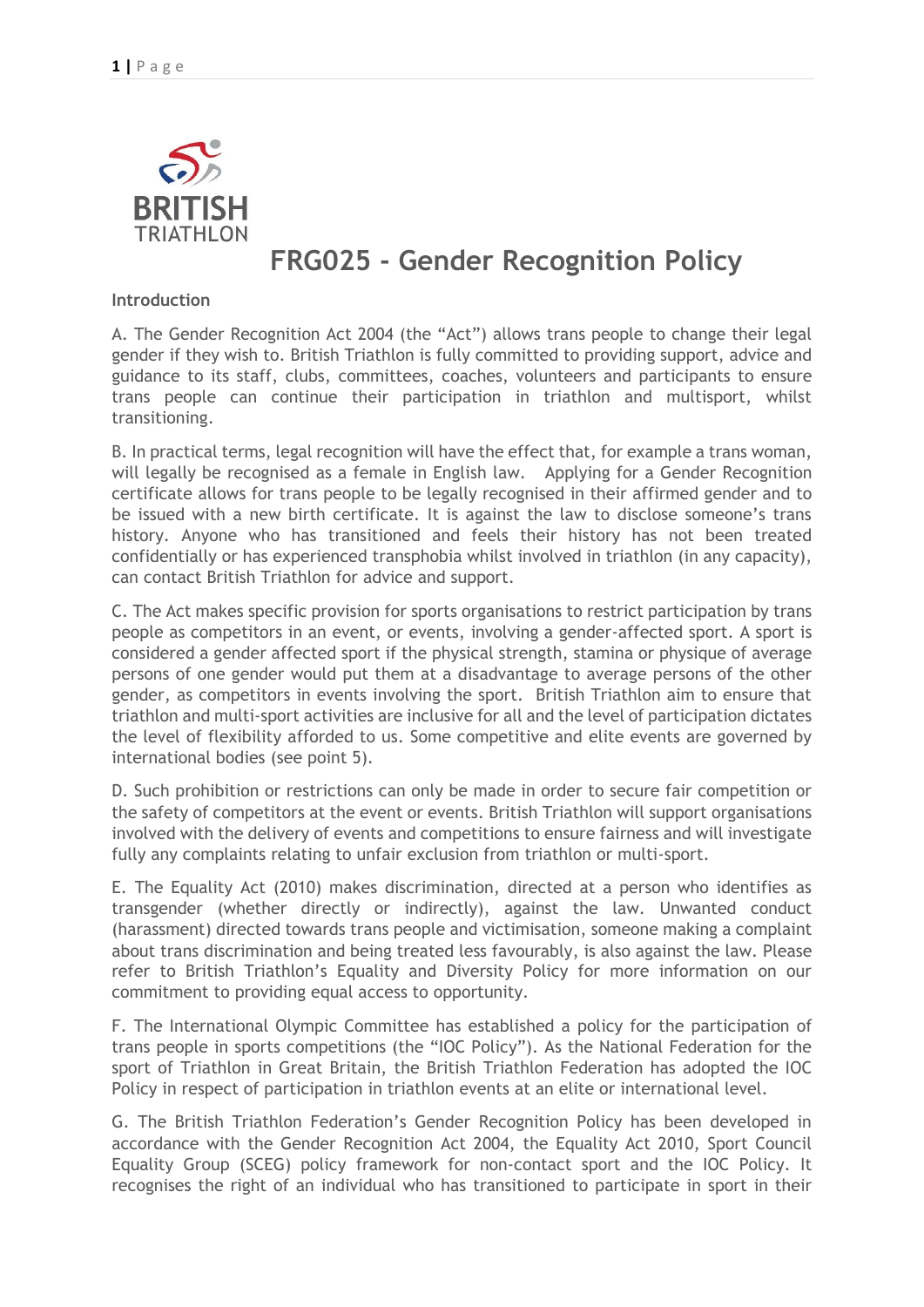affirmed gender whilst ensuring that such participation does not unfairly affect competition and does not affect the safety of fellow competitors.

# **Policy and Procedures for Elite Athletes and Competitions**

## A. Definitions

1. In this policy, the following expressions shall have the following meanings:

(a) "Elite Athlete" means an individual competing in an elite category race held in Great Britain or overseas;

(b) "Age Group Representative Athlete" means an individual competing in an age group category race where that individual has been selected to represent Great Britain;

(c) "Domestic Competition" means any event registered with the British Triathlon Federation but excluding all elite category races and those races held in Great Britain restricted to Age Group Representative Athletes;

British Triathlon Federation's requirement relating to the eligibility of transpeople to compete in competitions are as follows:

B. Trans Men

2. Any trans men (who was assigned female at birth but identifies and lives as a male) who are recognised under the Equality Act 2010 as someone who is transitioning or has transitioned, are eligible to compete in their affirmed gender without restriction in any Domestic Competition.

#### C. Trans Women

3. Any trans women (who was assigned male at birth but identifies and lives as a female) who are recognised under the Equality Act 2010 as someone who is transitioning or has transitioned, can compete in domestic competition under the following guidance set out by SCEG;

(a) Trans woman – over 16 and post puberty – may compete in their affirmed gender in female or mixed-sex domestic competition by providing evidence that their hormone therapy has brought blood-measured testosterone levels within the range of their affirmed gender or that they have had a gonadectomy. They may compete in any male or mixed-sex competition if they have not started hormone treatment.

(b) Trans woman – under 16 and post-puberty –may compete in their affirmed gender in any female or mixed-sex domestic competition subject to an individual case by case review, if required, undertaken by British Triathlon. They may compete in any male or mixed-sex competition if they have not started hormone treatment nor had a gonadectomy.

(c) Trans woman – pre-puberty – may compete in their affirmed gender in any female or mixed-sex domestic competition subject to confirmation of their stage of pubertal development.

#### D. Age Group Representative/Elite Athlete

An individual who is transitioning or transitioned after puberty may only participate as an Elite Athlete or as an Age Group Representative Athlete under their affirmed gender where they meet the following guidelines set out by the IOC: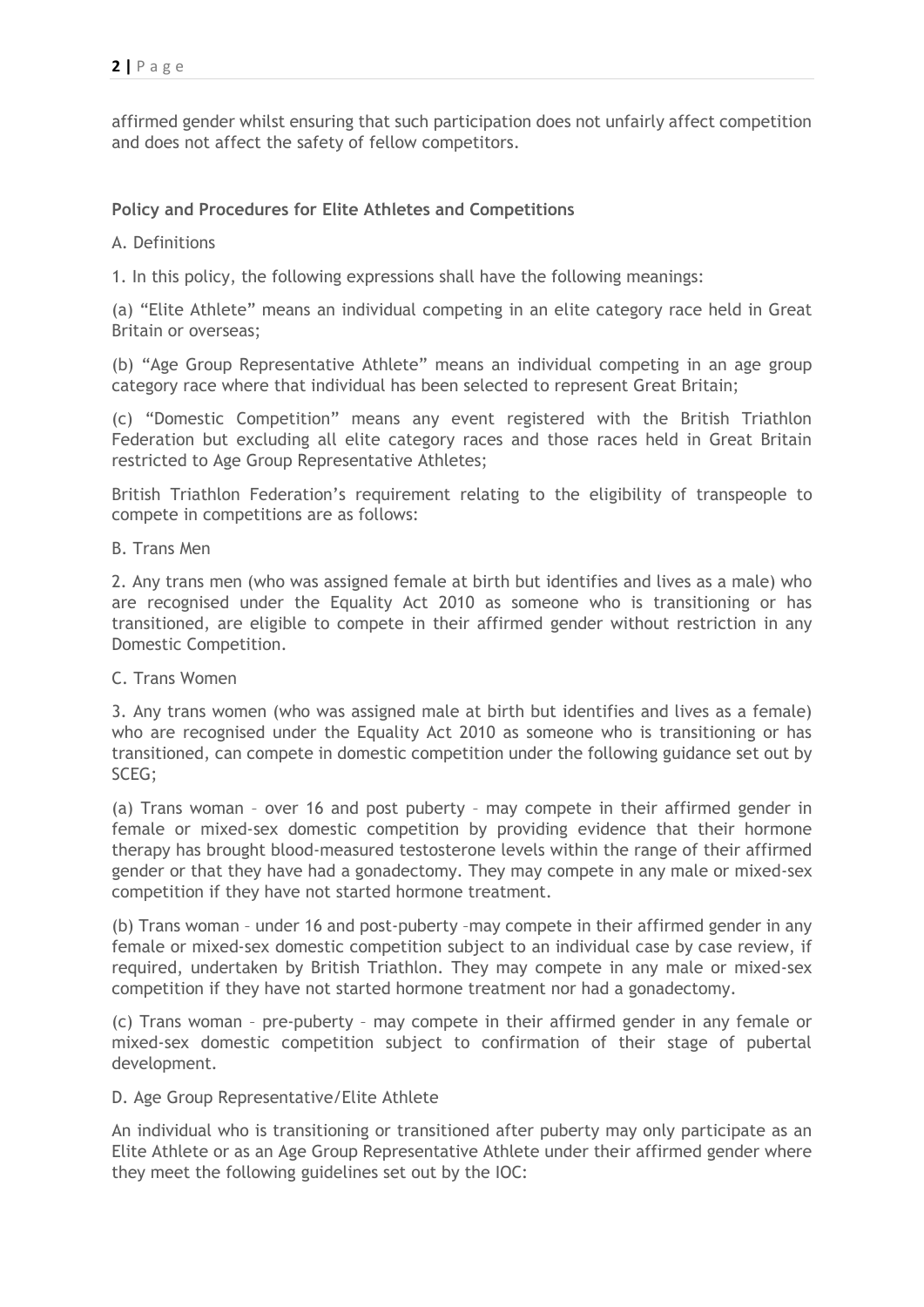4. Those who transition from female to male are eligible to compete in the male category without restriction.

5. Those who transition from male to female are eligible to compete in the female category under the following conditions:

(a) The athlete has declared that their gender identity is female and this declaration cannot be changed for a minimum of four years for sporting purposes.

(b) Hormonal therapy appropriate for the affirmed gender has been administered in a verifiable manner and for a sufficient length of time to minimise gender-related advantages in sport competitions.

(c) For the period of desired eligibility to compete in the female category, the athlete must ensure administration of appropriate hormonal therapy.

6. An individual wishing to participate as an Elite Athlete or as an Age Group Representative Athlete under their affirmed gender will have their application considered by a Medical Officer appointed by the British Triathlon Federation. For the avoidance of doubt, the Medical Officer will assess the application to ensure that the individual meets the conditions set out in clause 5.

7. An individual whose application pursuant to clause 7 is refused will have the right to appeal that decision to an independent appeals panel established by the Sports Disputes Resolution Panel or similar body.

E. Privacy

8. The British Triathlon Federation (and its officers and staff) and any organisers of event(s) sanctioned by the British Triathlon Federation shall not disclose any information obtained from an individual in accordance with this policy unless:

(a) The disclosure of that information does not enable the individual competitor to be identified;

(b) The individual competitor to whom the information relates has agreed to its disclosure;

or

(c) It is under a legal duty to disclose the information.

## **Trans People in British Triathlon Federation Employment**

British Triathlon will not discriminate against trans people in any aspect of their employment and will endeavour to ensure that the culture of the workplace is supportive and welcoming throughout any transitioning process or as a transgender person.

In accordance with our Equality & Diversity Policy, and other key policies such as the Anti Bullying & Harassment Policy, any discriminatory behaviour or treatment will be taken seriously and action taken in accordance with the Disciplinary Procedures.

British Triathlon will work to meet the individual needs of each person to ensure that they have